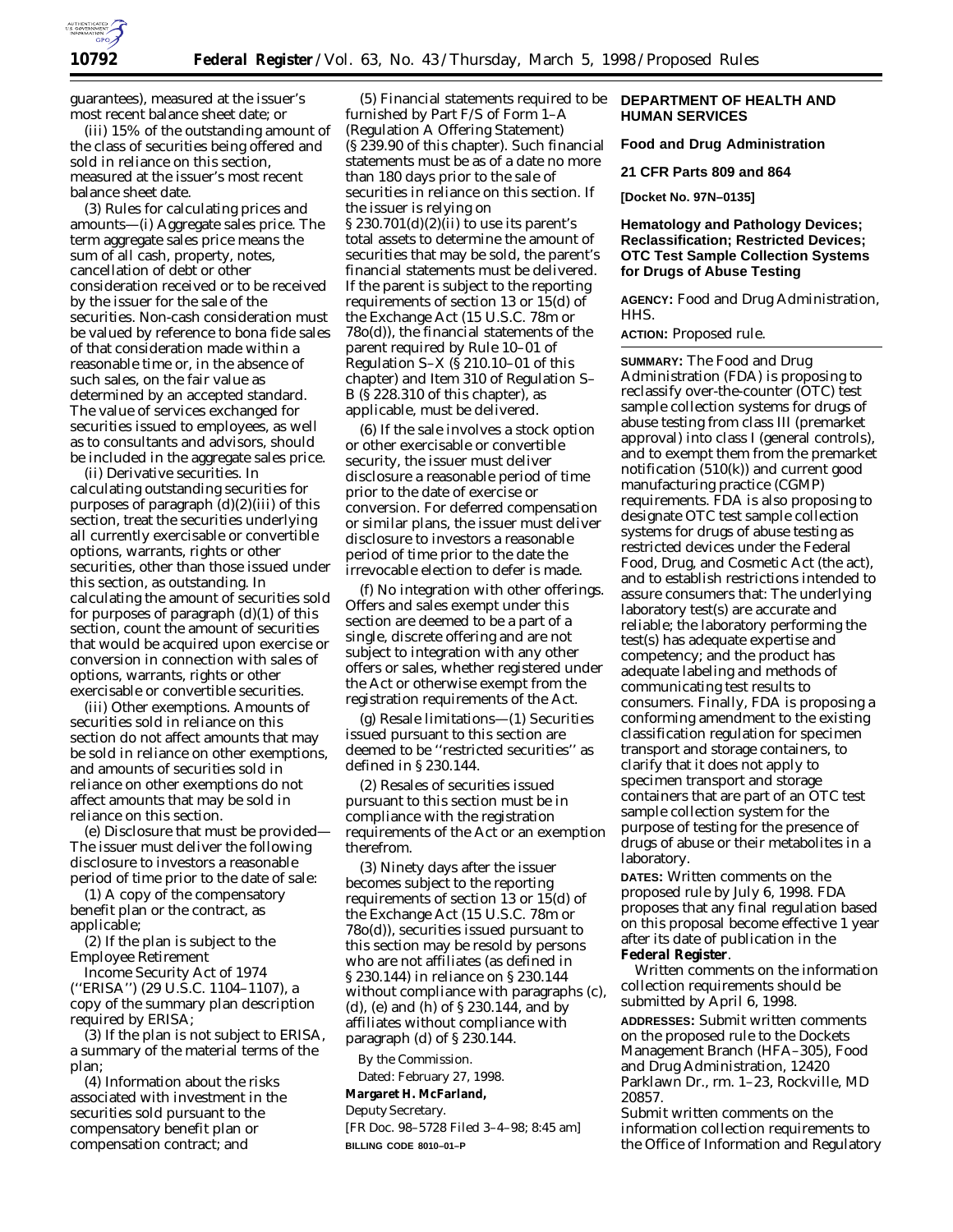Affairs, Office of Management and Budget (OMB), New Executive Office Bldg., 725 17th St. NW., rm. 10235, Washington, DC 20503, Attn: Desk Officer for FDA.

**FOR FURTHER INFORMATION CONTACT:** Steven Gutman, Center for Devices and Radiological Health (HFZ–440), Food and Drug Administration, 2098 Gaither Rd., Rockville, MD 20850, 301–594– 3084.

### **SUPPLEMENTARY INFORMATION:**

### **I. Background**

In recent years, there has been increasing interest in extending testing for drugs of abuse to the home setting and test sample collection systems for such purposes have been developed and marketed. Test sample collection systems that have been developed for use in the home setting have generally consisted of: A collection cup or other container for collecting a specimen; directions for use; packaging for storage or mailing; access to a laboratory testing service; and access to test results. The consumer collects a specimen (such as urine) from the body and mails it to a laboratory, which performs the actual testing for the drugs or their metabolites. The specimen usually is identified by a code number, which maintains confidentiality and protects against mixups. The test results are communicated back to the consumer. Because these test systems for OTC use were not in commercial distribution prior to enactment of the 1976 Medical Device Amendments, they are new devices that are automatically classified by statute into class III. FDA's proposal would reclassify these test sample collection systems into class I and subject them to less stringent controls.

A specimen transport and storage *container* is one component of an OTC drugs of abuse test sample collection system. Under 21 CFR 864.3250, a specimen transport and storage container is identified as a device intended to contain biological specimens, body waste, or body exudate during storage and transport in order that the matter contained therein can be destroyed or used effectively for diagnostic examination. The container is classified as class I under the regulation and, if intended for professional use, it has been exempt from the premarket notification requirements. If the container is intended for OTC use, i.e., a specimen from the body is collected outside of a medical setting (e.g., at home) and mailed to a laboratory for testing, the agency has historically required the submission of a premarket notification

(510(k)) or premarket approval application (PMA). FDA's proposal would amend this identification to recognize that a specimen collection container that is intended to be part of an OTC test sample collection system for drugs of abuse should be regulated as part of that system and subject to less stringent controls.

The appropriate level of regulation for OTC test sample collection systems for drugs of abuse testing has been the subject of considerable public discussion. Two public hearings on the issue have been held by the House Subcommittee on Oversight and Investigations—the first on September 26, 1996, and the second on February 6, 1997. Critics at the September hearing argued that the agency's categorization of these test systems as class III medical devices is unnecessarily stringent and that there are benefits to making these products available to parents. Another criticism raised at that time was the inconsistency between the agency's regulation of drugs of abuse test systems for use in the home setting and its exercise of enforcement discretion with respect to the same or similar products used in the workplace, insurance, sports, and law enforcement settings.

After considering these concerns, the agency committed to reevaluate its policy to determine the appropriate level of regulation for home drugs of abuse test sample collection systems. While the policy was being reevaluated, FDA established an interim policy on the availability of home test sample collection systems sold directly to parents for drugs of abuse testing. The interim policy, dated October 3, 1996, set forth FDA's intention to exercise its enforcement discretion and not take regulatory action against persons distributing home drugs of abuse test sample collection systems so long as three criteria were met: (1) The laboratory conducting the testing used an FDA-cleared test;  $(2)$  the testing laboratory met standards set by the Substance Abuse and Mental Health Services Administration (SAMHSA) or equivalent standards for performing such testing; and (3) the product had accurate labeling (Ref. 1).

In reevaluating the policy on home drugs of abuse test sample collection systems, the agency reached a number of conclusions, as described in testimony before the House Subcommittee on Oversight and Investigations on February 6, 1997 (Ref. 2).

The first conclusion was that these test sample collection systems must be accurate and reliable. Because there currently are more than 200 FDA-

cleared urine tests for detecting drugs of abuse and hundreds of laboratories believed to be capable of conducting this testing, the agency concluded that accurate and reliable testing is readily available.

The second conclusion was that there is a public benefit in having drugs of abuse test sample collection systems available for use in the home setting. Thus, the agency should reduce the difficulty of getting these products onto the market for such use. FDA believes it can accomplish this and still ensure that consumers get accurate and reliable answers from these test sample collection systems.

The third conclusion related to the degree of consistency needed between FDA's regulation of drugs of abuse test sample collection systems for use in the home setting and the regulation of such systems used in the workplace, insurance, and sports settings. Because the same concerns about getting an accurate and reliable answer apply in all of these settings, FDA concluded that the same rules should govern drugs of abuse test sample collection systems used in all of these nonprofessional settings.

Fourth, FDA concluded that the agency should continue to exercise its enforcement discretion with respect to testing for drugs of abuse in the law enforcement setting because there are other protections to ensure sample integrity and test accuracy that are not available in the home, workplace, insurance, and sports settings. The additional protections include the use of rules of evidence in judicial proceedings and the representation of the accused (i.e., the person being tested) through the judicial process.

Finally, FDA concluded that it is important to give the marketplace time to adjust to any changes in regulatory approach.Therefore, FDA would propose to provide an adequate transition period for implementing its proposed policy.

FDA's testimony also noted that, on January 21, 1997, the agency approved the first PMA for an OTC test sample collection system for drugs of abuse. The product is marketed as Dr. Brown's Home Drug Testing System, made by Personal Health and Hygiene Inc. (Ref. 3). The product met all the criteria in FDA's interim policy of October 3, 1996.

FDA recognizes the importance of empowering parents to address the abuse of drugs by their children through access to products that can detect drug use. FDA also recognizes that it has a statutory obligation to assure parents of the accuracy and reliability of such products for home use. In light of these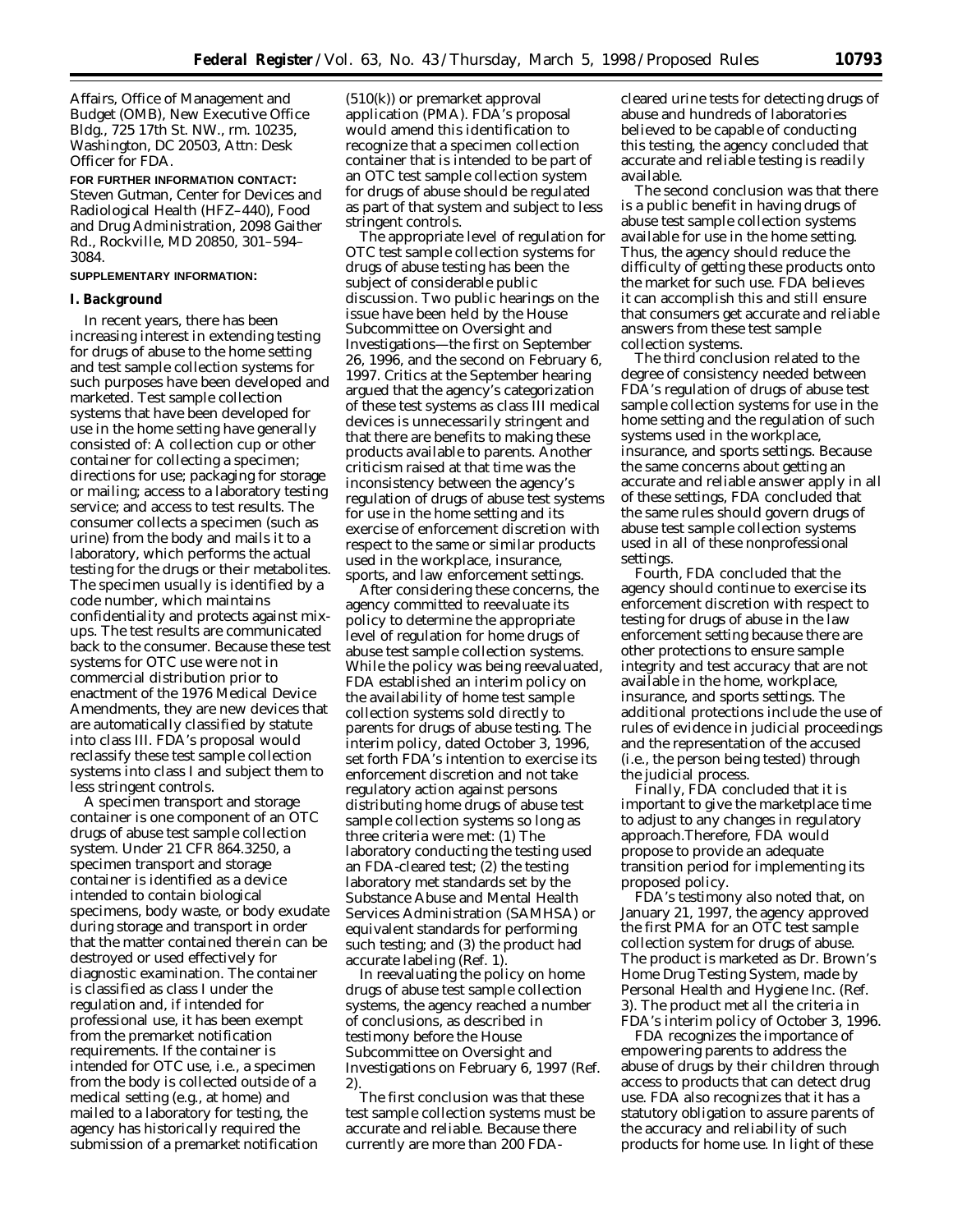conclusions, FDA is proposing a new approach for the regulation of OTC test sample collection systems for drugs of abuse.

### **II. Proposal for Regulating OTC Test Sample Collection Systems for Drugs of Abuse**

Based on FDA's knowledge of these products, the accuracy and reliability of the tests currently available, and the low potential risk to health, FDA believes that use of sample collection systems for drugs of abuse testing outside of a medical setting does not raise new issues that warrant premarket approval. Accordingly, FDA is proposing to reclassify OTC test sample collection systems for drugs of abuse testing from class III into class I, the least restrictive of the three regulatory classes, and is proposing to exempt such systems from the requirements of premarket review subject to restrictions established in accordance with section 520(e) of the act (21 U.S.C. 360j(e)). Under the proposed rule, three restrictions would be established, as follows.

First, the laboratory test(s) incorporated in these systems would be required to have been cleared, approved, or otherwise recognized by FDA as accurate and reliable for laboratory use. This would ensure that drugs of abuse test sample collection systems that are sold to consumers are accurate and reliable. Under the proposed rule, FDA would be able to utilize the expertise of another Federal agency (e.g., SAMHSA) when that agency reaches a formal determination regarding the suitability of a particular laboratory test or method for identifying the presence of drugs of abuse or their metabolites.

Because FDA has already cleared more than 200 laboratory urine tests to detect drugs of abuse, companies would have a relatively easy route to marketing OTC drugs of abuse urine test sample collection systems. Once this new policy is implemented, however, companies seeking to market a system that uses any test that has not been recognized by FDA (e.g., tests using hair as the test specimen) would need to establish the validity of the test with FDA prior to marketing. FDA's proposed transition period would allow ample time for companies to make this showing.

The second proposed criterion for ensuring that drugs of abuse test sample collection systems are accurate and reliable for use in a nonprofessional setting is that the laboratory performing the underlying test(s) must be able to reliably perform the necessary screening and confirmatory tests. This would

ensure that testing is performed by individuals with appropriate levels of training, knowledge, and proficiency; that confirmatory testing is systematically performed on presumptively positive samples prior to issuance of the test results; and that assistance with interpretation of the test results and followup counseling is available to the consumer by a trained health professional, if requested. FDA plans to rely on existing laboratory certification programs to identify those individual laboratories that meet this criterion.

FDA believes that this criterion can also be readily met. There are 70 laboratories certified by SAMHSA that would clearly meet these requirements (Ref. 4). In addition, FDA believes that high-complexity laboratories under the Clinical Laboratory Improvement Amendments of 1988 (CLIA) that are certified in the area of toxicology by the Health Care Financing Administration, the College of American Pathologists, or other organizations with deemed status in the area of toxicology accreditation, would also have the appropriate types of controls (Ref. 5). FDA solicits comment on whether these or other existing certification programs would be adequate to establish competency of testing laboratories for these purposes. FDA also solicits comments on whether mandatory confirmatory testing of presumptive positive samples is an appropriate restriction on such OTC test sample collection systems.

The third proposed criterion to ensure that drugs of abuse test sample collection systems are accurate and reliable for use in a nonprofessional setting is that samples be adequately identified to avoid mix-ups and the test sample collection system be accurately labeled so that consumers can readily use it. This would ensure that the test sample collection system is accompanied by adequate directions that enable the lay person to: (a) Understand the purpose of the test—i.e., what drugs are and are not to be identified in the specimen; (b) understand the detection period; and (c) properly collect the test specimen and mail it to the laboratory. The labeling also would provide information regarding interpretation of test results (e.g., false positives and false negatives) and how the consumer can contact a qualified health professional for assistance in that interpretation, and obtain professional counseling, if needed.

To help manufacturers meet this criterion, FDA plans to develop guidance on issues such as how to label the test sample collection system so that

the consumer can understand the test results and how to ensure that the specimen and the container remain properly identified and intact during mailing to the laboratory. The guidance also would address methods for providing consumers with adequate professional assistance in interpreting/ understanding test results and providing counseling referrals, if needed. FDA believes this third criterion would also be relatively easy to meet.

FDA believes that these three criteria are needed to ensure that drugs of abuse test sample collection systems are accurate and reliable for use in a nonprofessional setting—e.g., in the home, insurance, sports, or workplace setting. Without these restrictions, FDA believes that there cannot otherwise be reasonable assurance of the safety and effectiveness of OTC test sample collection systems for drugs of abuse testing. FDA is interested in comments from other agencies concerned with drug testing about the impact of the agency's proposal.

If the above criteria are met, FDA proposes to allow companies to market OTC drugs of abuse test sample collection systems without first obtaining premarket approval or clearance, i.e., if the criteria are met, manufacturers or distributors of the product could go directly to market. FDA believes that these three criteria are clear and that manufacturers or distributors of OTC drugs of abuse test sample collection systems can readily determine for themselves if those criteria are met. Should a manufacturer or distributor market such a product without meeting these restrictions, the product would be adulterated under section 502(q) of the act (21 U.S.C. 352) and subject to enforcement action. FDA solicits comments on whether 510(k)'s for these devices should be required, rather than the 510(k) exempt status that is being proposed.

Under FDA's proposal, FDA would regulate drugs of abuse test sample collection systems used in the insurance, workplace, and sports settings in a consistent manner with those systems that are used in the home, because the need for providing assurance of test accuracy and reliability applies equally in all these areas. However, as noted above, FDA would continue to exercise its enforcement discretion with respect to testing for drugs of abuse in the law enforcement setting because there are other protections to ensure sample integrity and test accuracy that are not available in the home, workplace, insurance, and sports settings.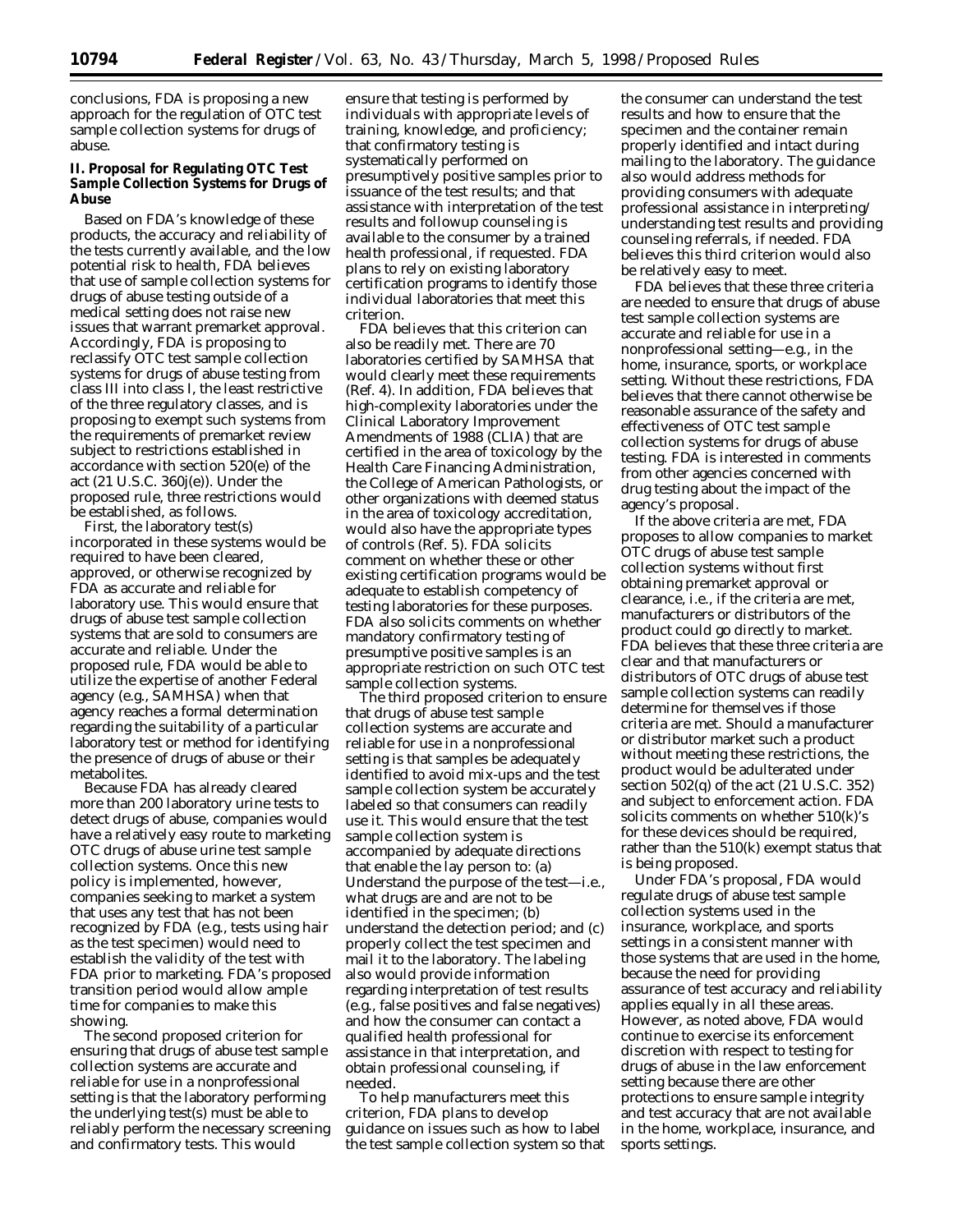FDA believes it is important to give the marketplace time to adjust to any changes in regulatory approach. Therefore, the agency is proposing that the final rule become effective 1 year after publication in the **Federal Register**, but not earlier than 2 years from the date of publication of this proposed rule. FDA believes this provides manufacturers and distributors adequate notice so that, if they wish to market a test sample collection system that uses a specimen for which there is currently no cleared laboratory test (e.g., hair), there is adequate time to conduct the necessary testing and submit the results to FDA for review. Following the 2-year period, a manufacturer or distributor would not be able to market an OTC test sample collection system for drugs of abuse testing unless the underlying test has been cleared by FDA.

Following publication of this proposed rule, FDA will hold a public hearing to solicit additional public comment on its proposal. A separate **Federal Register** notice will announce the date, location, and proposed agenda for the hearing.

FDA's interim policy for drugs of abuse home test sample collection systems will remain in place until the final rule becomes effective. During that time, FDA intends to exercise its enforcement discretion with respect to drugs of abuse test sample collection systems used in the workplace, insurance, or sports settings. Because the exercise of that discretion has been FDA's policy for test sample collection systems used in those settings, the agency believes it is appropriate to provide notice and an opportunity for comment before instituting a change in this policy.

This proposed rule does not affect OTC tests for drugs of abuse that are performed in the home setting—i.e., the testing is performed in the home setting and the test results are read and interpreted directly by the consumer, without involvement or input from a health professional. These are referred to as ''point of care'' tests. When manufacturers or distributors market ''point of care'' tests, they are selling the consumers the actual test rather than a collection system that uses a laboratory to perform the test. Under these circumstances, FDA cannot determine whether the test is accurate and reliable without premarket review of the product. Accordingly, no changes are being proposed in FDA's current policy of reviewing ''point of care'' tests prior to marketing.

### **III. Proposed Reclassification**

As part of this new regulatory scheme, and in accordance with section 513(f)(2) of the act  $(21 \text{ U.S.C. } 360c(f)(2))$ , FDA, on its own initiative, is proposing to reclassify test sample collection systems for drugs of abuse testing from class III to class I. The device would be identified in proposed § 864.3260 as a device intended to collect biological specimens (such as hair, urine, sweat, or saliva), outside of a medical setting and not on order of a health care professional (e.g., in the home, insurance, sports, or workplace setting); to maintain the integrity of such specimens during storage and transport in order that the matter contained therein can be tested in a laboratory for the presence of drugs of abuse or their metabolites; and to provide access to test results and counseling.

FDA is also proposing that the device be exempt from the premarket notification requirements and, unless it is labeled or otherwise represented as sterile, that it would be exempt from the current good manufacturing practice regulations, with the exception of 21 CFR 820.198, with respect to complaint files. FDA solicits comments on whether there may be other unique circumstances for which the exemption from CGMP regulations would not be appropriate.

Reclassification of a postamendments class III device is governed by section 513(f)(2) of the act. This section provides that FDA may, on its own initiative or in response to a petition, reclassify a postamendments device classified by statute into class III. When FDA reclassifies a postamendments device on its own initiative, the agency follows the same statutory provisions and regulations that apply to reclassifications of such devices in response to a petition.

Under section 513(f)(2) of the act, the agency is authorized, in accordance with section  $513(d)(2)(A)$ , to exempt a generic type of device from, among other things, the requirement of premarket notification in section 510(k) of the act (21 U.S.C. 360(k)) after stating the reasons for making such requirement inapplicable. Such an exemption permits manufacturers to introduce into commercial distribution generic types of devices without first submitting a premarket notification to FDA.

The primary risk to health presented by these products is the possibility that they may result in an incorrect diagnosis. No in vitro diagnostic test yields perfect results. Sometimes the test misses the presence of what it is

supposed to be detecting (false negative). Sometimes it registers the presence of the substance even though it is not present (false positive). False positives and/or false negatives may also result from an error in the laboratory testing process. Knowing the probability of false negatives and false positives, not just in abstract terms, but why they occur and whether and how the rate varies among different populations, and at various intervals following drug exposure, is essential in order to properly interpret and communicate the results.

FDA believes that this risk to health would be adequately controlled by the proposed restrictions on the sale, distribution and use of these products. The proposed restrictions, which focus on the accuracy and reliability of the underlying test(s), the capability of the laboratory performing the underlying test(s), and the adequacy of the products' labeling, would be sufficient to ensure that drugs of abuse test sample collection systems are accurate and reliable for use in a nonprofessional setting. Further, FDA believes that premarket notification is unnecessary because a manufacturer or distributor can determine for themselves if their product meets the restrictions being proposed in accordance with section 520(e) of the act.

In developing its proposed regulatory approach for these products, FDA relied upon the existence of more than 200 FDA-cleared urine tests for detecting drugs of abuse and several hundred laboratories with sufficient capability to conduct the testing, as well as the agency's experience with premarket review of such test sample collection systems. This information led FDA to conclude that the agency can ensure the accuracy and reliability of OTC drugs of abuse test sample collection systems, while minimizing the disruption to the marketplace, by reclassifying them into class I and exempting them from premarket notification subject to restrictions on the sale, distribution, and use under section 520(e) of the act.

#### **IV. Comments**

Interested persons may, on or before July 6, 1998, submit to the Dockets Management Branch (address above) written comments regarding this proposal. Two copies of any comments are to be submitted, except that individuals may submit one copy. Comments are to be identified with the docket number found in brackets in the heading of this document. Received comments may be seen in the office above between 9 a.m. and 4 p.m., Monday through Friday.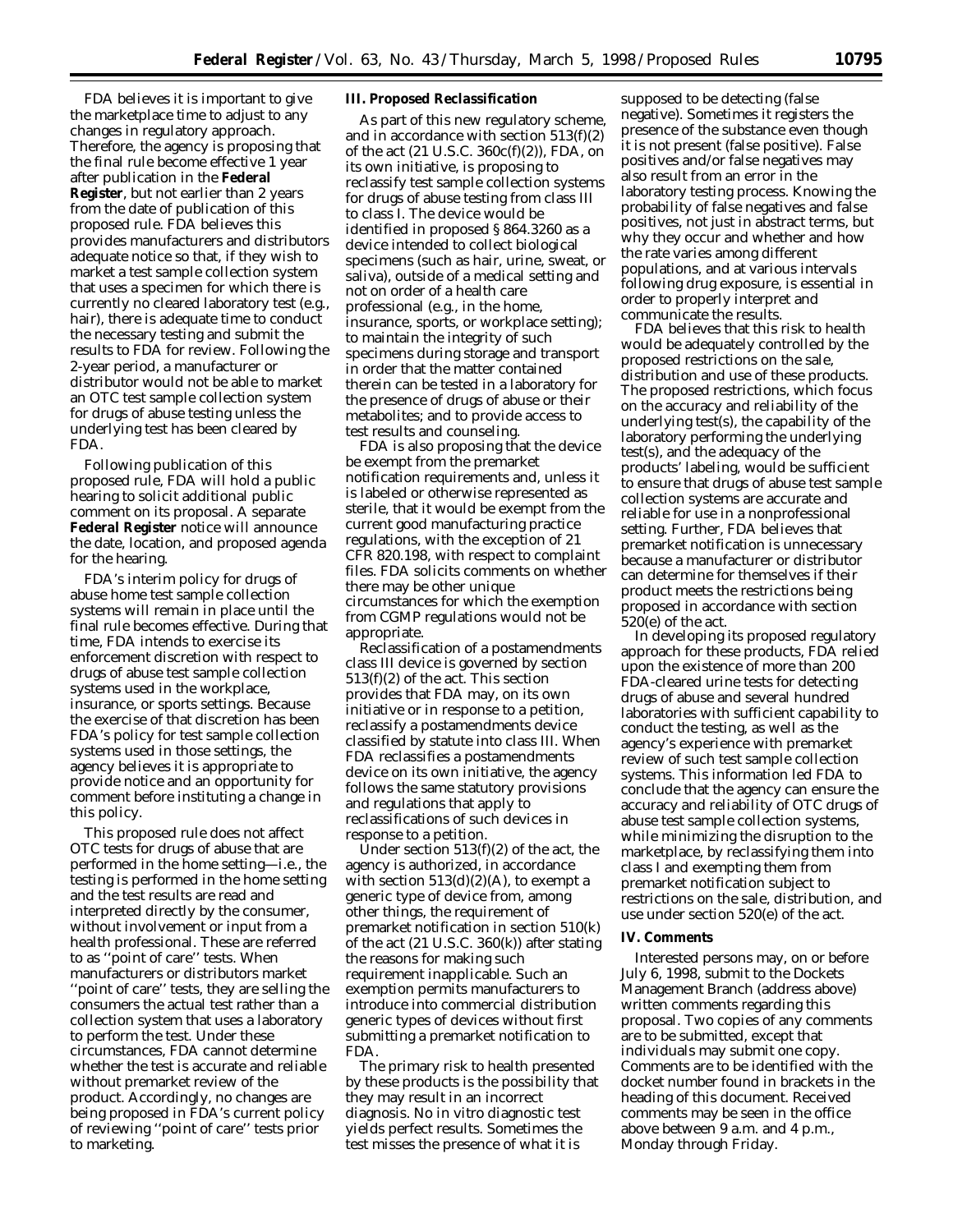### **V. References**

The following references have been placed on display in the Dockets Management Branch (address above) and may be seen by interested persons between 9 a.m. and 4 p.m., Monday through Friday:

1. ''Parents' Access to Tests for Drugs of Abuse;'' Interim Policy; October 3, 1996.

2. Testimony of William Schultz before the House Subcommittee on Oversight and Investigations; February 6, 1997.

3. Summary of Safety and Effectiveness for P950040; Dr. Brown's Home Drug Testing System.

4. Mandatory Guidelines for Federal Workplace Testing; Substance Abuse and Mental Health Services Administration; June 9, 1994.

5. Clinical Laboratory Improvement Amendments of 1988.

#### **VI. Environmental Impact**

The agency has determined under 21 CFR  $25.24(e)(2)$  that this action is of a type that does not individually or cumulatively have a significant effect on the human environment. Therefore, neither an environmental assessment nor an environmental impact statement is required.

#### **VII. Analysis of Impacts**

FDA has examined the impacts of the proposed rule under Executive Order 12866 and the Regulatory Flexibility Act (5 U.S.C. 601–612). The proposed rule has been determined to be a significant regulatory action as defined by the Executive Order and so is subject to review under the Executive Order. Executive Order 12866 directs agencies to assess all costs and benefits of available regulatory alternatives and, when regulation is necessary, to select regulatory approaches that maximize net benefits (including potential economic, environmental, public health and safety, and other advantages; distributive impacts; and equity). The agency believes that this proposed rule is consistent with the regulatory philosophy and principles identified in the Executive Order. The proposed reclassification of OTC test sample collection systems for drugs of abuse testing (class III into class I exempt) is reasonably expected to provide economic benefit to the health care system, individual consumers, and regulated industry. At this time, only a very limited number of OTC products

for drugs of abuse testing (without professional assistance) are available to parents. By greatly increasing access, this reclassification would provide benefits to families similar to that which workplace drug testing now provides to employers. First, testing may serve as a deterrent to drug use. Because these products are marketed to parents for testing their children, they have the potential to prevent the initial experimentation with drugs of abuse by children. Next, where test results already indicate the use of drugs, intervention and treatment based on evidence may be initiated earlier than intervention and treatment based on suspicion of drug use alone. Early intervention and treatment has the potential to be more successful. Finally, products for drugs of abuse testing marketed to parents may be used to monitor children already undergoing treatment for drug use, deterring or at least detecting recidivism, which is currently estimated at 30 to 50 percent.

FDA cannot quantify the beneficial effect on the nation's public health that will result from easier access to these tests. Nevertheless, the agency finds that the product has significant potential to reduce drug use. As the nation's economic costs of drug abuse are staggering, estimated at up to \$66 billion in 1990, the potential benefit from even a modest reduction would be substantial.

Moreover, the cost to industry will fall. Under the current classification, OTC test sample collection systems for drugs of abuse testing is a class III medical device requiring a PMA. FDA has found that the median development cost for a PMA ranges from \$0.5 to \$1 million. Reclassifying these devices as class I exempt, which do not undergo premarket review, means that neither new sponsors, nor product purchasers will incur these costs. Consequently, FDA expects the rule to reduce regulatory costs at the same time that it decreases the economic burdens of drug abuse.

The Regulatory Flexibility Act requires agencies to analyze regulatory options that would minimize any significant impact of a rule on small entities. Because this proposed rule would not require premarket review of the vast majority of OTC test sample collection systems for drugs of abuse

testing, the agency certifies that the proposed rule will not have a significant economic impact on a substantial number of small entities. Therefore, under the Regulatory Flexibility Act, no further analysis is required.

#### **VIII. Paperwork Reduction Act of 1995**

This proposed rule contains information collection requirements which are subject to review by OMB under the Paperwork Reduction Act of 1995. The title, description, and respondent description of the information collection are shown below with an estimate of the annual reporting burden. Included in the estimate is the time for reviewing instructions, gathering and maintaining the data needed, and completing and reviewing the collection of information.

With respect to the following collection of information, FDA invites comments on: (1) Whether the proposed collection of information is necessary for proper performance of FDA's functions, including whether the information will have practical utility; (2) the accuracy of FDA's estimate of the burden of the proposed collection of information, including validity of the methodology and assumptions used; (3) ways to enhance the quality, utility, and clarity of the information to be collected; and (4) ways to minimize the burden of the collection of information on respondents, including through the use of automated collection techniques, when appropriate, and other forms of information technology.

*Title*: OTC Test Sample Collection Systems for Drugs of Abuse Testing. *Description*: The proposed rule would amend the labeling requirements for certain in vitro diagnostic products to require that manufacturers of OTC test sample collection systems for drugs of abuse testing provide certain information to consumers for the proper use of the test sample collection system and for interpreting the results. The purpose of the regulation is to assure that lay persons collecting samples for testing have adequate instructions for sample collection and handling and for receiving and understanding the test results reported by laboratories performing the analyses.

*Description of Respondents*: Businesses and other for profit organizations.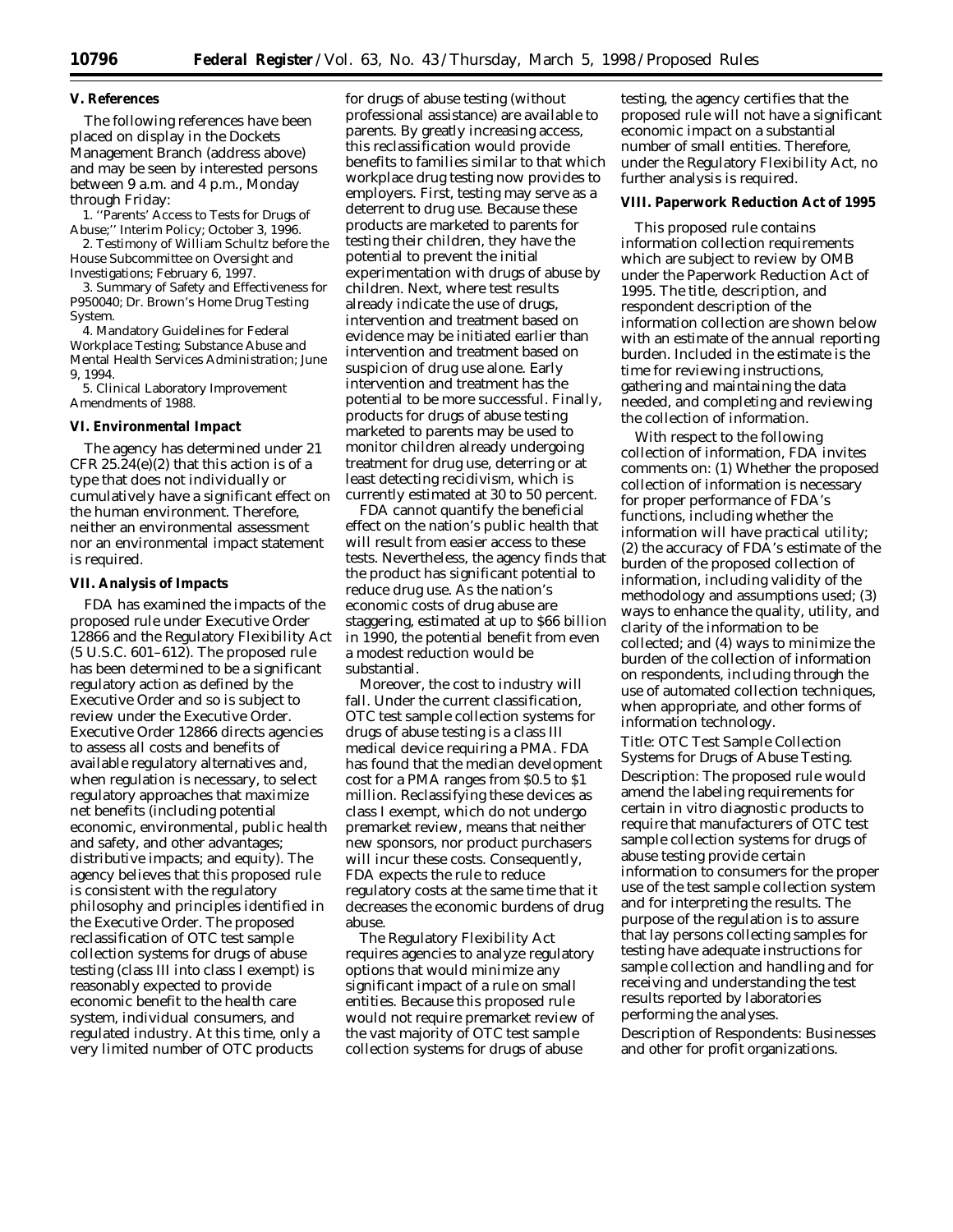# TABLE 1.—ESTIMATED ANNUAL REPORTING BURDEN1

| 21 CFR Section | No. of<br>Respondents | Annual<br>Frequency per<br>Response | <b>Total Annual</b><br>Responses | Hours per<br>Response | <b>Total Hours</b> |
|----------------|-----------------------|-------------------------------------|----------------------------------|-----------------------|--------------------|
| 809.10(f)      | 20                    |                                     | 20                               | 100                   | 2,000              |

1There are no capital costs or operating and maintenance costs associated with this collection of information.

FDA requests comments on the accuracy of these estimates concerning the number of entities likely to be affected by the rule and the costs to meet these requirements.

As required by section 3507(d) of the Paperwork Reduction Act of 1995, FDA has submitted the collections of information contained in the proposed rule to OMB for review. Other organizations and individuals desiring to submit comments regarding the burden estimate or any aspect of these information collection requirements, including suggestions for reducing the burden, should direct them to the Office of Information and Regulatory Affairs, OMB (address above). Written comments on the information collection requirements should be submitted by April 6, 1998.

#### **List of Subjects**

*21 CFR Part 809*

Labeling, Medical devices.

# *21 CFR Part 864*

Blood, Medical devices, Packaging and containers, Specimen collection systems.

Therefore, under the Federal Food, Drug, and Cosmetic Act and under authority delegated to the Commissioner of Food and Drugs, it is proposed that 21 CFR parts 809 and 864 be amended as follows:

### **PART 809—IN VITRO DIAGNOSTIC PRODUCTS FOR HUMAN USE**

1. The authority citation for 21 CFR part 809 continues to read as follows:

**Authority**: 21 U.S.C. 331, 351, 352, 355, 357, 360b, 360c, 360d, 360h, 360i, 360j, 371, 372, 374, 381.

2. Section 809.10 is amended by adding new paragraph (f) to read as follows:

#### **§ 809.10 Labeling for in vitro diagnostic products.**

\* \* \* \* \*

(f) The labeling for over-the-counter (OTC) test sample collection systems for drugs of abuse testing shall bear the following information in language appropriate for the intended users:

(1) Adequate instructions for specimen collection and handling, and for preparation and mailing of the specimen to the laboratory for testing.

(2) An identification system to ensure that specimens are not mixed-up or otherwise misidentified at the laboratory, and that user anonymity is maintained.

(3) The intended use or uses of the product, including what drugs are and are not to be identified in the specimen, a quantitative description of the performance characteristics for those drugs (e.g., sensitivity and specificity), and the detection period.

(4) A statement that confirmatory testing will be conducted on all samples that initially test positive.

(5) A statement of warnings or precautions for users as established in the regulations contained in 16 CFR part 1500 and any other warnings appropriate to the hazard presented by the product.

(6) Adequate instructions on how to obtain test results from a person who can explain their meaning, including the probability of false positive and false negative results, as well as how to contact a trained health professional if additional information on interpretation of test results from the laboratory or followup counseling is desired.

(7) Name and place of business of the manufacturer, packer, or distributor.

3. New § 809.40 is added to subpart C to read as follows:

#### **§ 809.40 Restrictions on the sale, distribution, and use of OTC test sample collection systems for drugs of abuse testing.**

(a) OTC test sample collection systems for drugs of abuse testing (§ 864.3260 of this chapter) are restricted devices under section 520(e) of the act subject to the restrictions set forth in this section.

(b) Sample testing shall be performed in a laboratory using screening tests that have been approved, cleared, or otherwise recognized by FDA as accurate and reliable for the testing of such specimens for identifying drugs of abuse or their metabolites.

(c) The laboratory performing the test(s) shall have, and shall be recognized as having, adequate capability to reliably perform the necessary screening and confirmatory tests, including adequate capability to perform integrity checks of the biological specimens for possible adulteration.

(d) All OTC test sample collection systems for drugs of abuse testing shall be labeled in accordance with § 809.10(f) and shall provide an adequate system to communicate the proper interpretation of test results from the laboratory to the lay purchaser.

### **PART 864—HEMATOLOGY AND PATHOLOGY DEVICES**

4. The authority citation for 21 CFR part 864 continues to read as follows:

**Authority**: 21 U.S.C. 351, 360, 360c, 360e, 360j, 371.

5. Section 864.3250 *Specimen transport and storage container* is amended in paragraph (a) by adding the following sentence to the end of the paragraph:

### **§ 864.3250 Specimen transport and storage container.**

(a) \* \* \* This section does not apply to specimen transport and storage containers that are intended for use as part of an OTC test sample collection system for drugs of abuse testing.

\* \* \* \* \* 6. New § 864.3260 is added to subpart D to read as follows:

#### **§ 864.3260 OTC test sample collection systems for drugs of abuse testing.**

(a) *Identification*. An over-the-counter (OTC) test sample collection system for drugs of abuse testing is a device intended to: Collect biological specimens (such as hair, urine, sweat, or saliva), outside of a medical setting and not on order of a health care professional (e.g., in the home, insurance, sports, or workplace setting); maintain the integrity of such specimens during storage and transport in order that the matter contained therein can be tested in a laboratory for the presence of drugs of abuse or their metabolites; and provide access to test results and counseling. This section does not apply to collection, transport, or laboratory testing of biological specimens for the presence of drugs of abuse or their metabolites that is performed to develop evidence for law enforcement purposes.